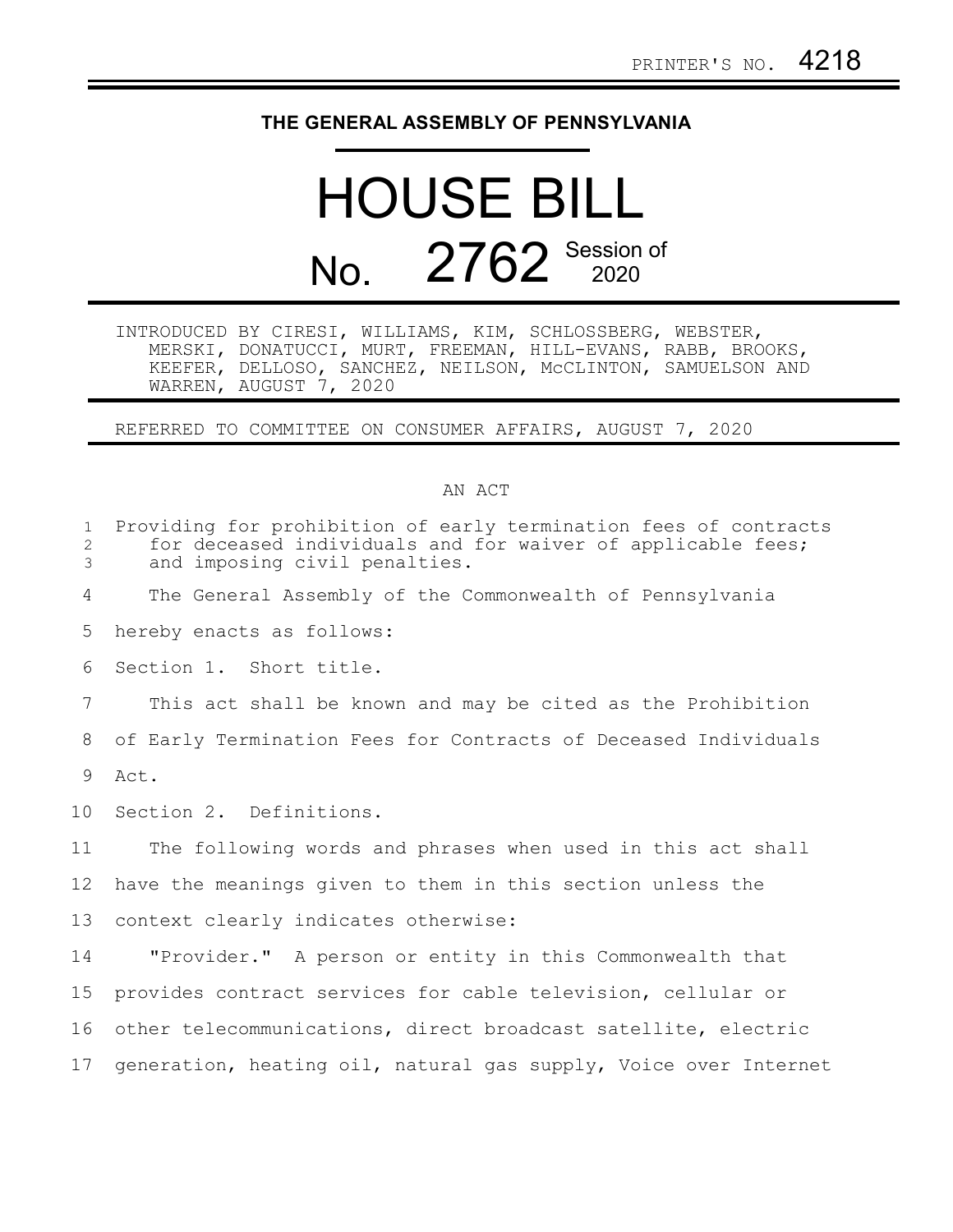Protocol or water. 1

Section 3. Prohibition on early termination. 2

(a) General rule.--A provider may not impose a fee for termination or early cancellation of a service contract if the individual is deceased before complete performance of the contract and the executor of the deceased individual provides notice under subsection (c). 3 4 5 6 7

(b) Vehicle lease applicability.--A retail lessee shall not be liable for charges for the early termination of a lease agreement of a motor vehicle if the lessee is deceased before the end of the lease and the executor of the deceased individual provides notice under subsection (c). 8 9 10 11 12

(c) Executor notice of death.--The executor of an individual who is deceased may opt out of the contract with a provider or vehicle lessor without paying an early termination fee or similar charge if the executor, in good faith, opts out of the contract in writing. The executor shall submit a copy of the deceased individual's certificate of death to the provider within 180 days of the writing submitted under this subsection. The provider or vehicle lessor shall waive any otherwise applicable charges for the executor requesting to opt out of the contract as of the date the provider receives notice under this subsection. 13 14 15 16 17 18 19 20 21 22 23

(d) Civil penalties.--A violation of this act shall be considered a violation of the act of December 17, 1968 (P.L.1224, No.387), known as the Unfair Trade Practices and Consumer Protection Law. 24 25 26 27

Section 4. Applicability. 28

This act shall apply to contracts executed on or after the effective date of this act. 29 30

20200HB2762PN4218 - 2 -